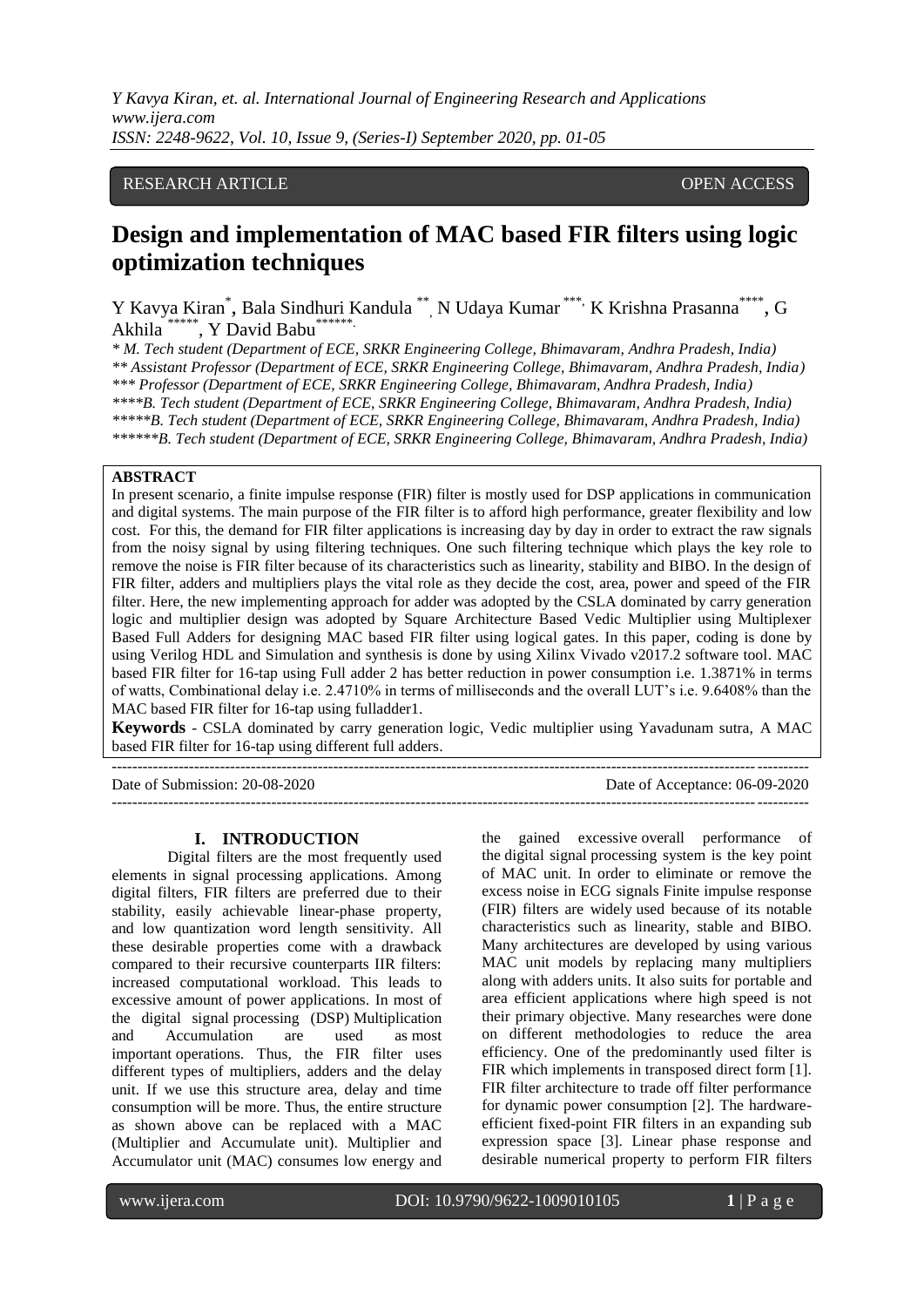*Y Kavya Kiran, et. al. International Journal of Engineering Research and Applications www.ijera.com ISSN: 2248-9622, Vol. 10, Issue 9, (Series-I) September 2020, pp. 01-05*

[4-5]. Implementation of wireless applications [6]. The following sections i.e. the architecture of different full adders, the design architecture of Square Architecture Based Vedic Multiplier using Multiplexer Based Full Adders (multiplier) and the designed architecture of carry select adder dominated by carry generation logic (adder). And simulation results of obtained MAC based FIR filter for 16-tap using different full adders are discussed below.

### **II. MAC BASED FIR FILTERS**

The main elements in the design of MAC based FIR filters are multiplier, adder, accumulator and a delay unit. Multiplier unit is designed by using Square based yavadunam sutra as discussed in section IV. In the design of multiplier adders are used for partial product additions which are done by full adders Adder unit is designed by using carry select adder dominated by carry generation logic as discussed in section V.

# **III. ARCHITECTURES OF DIFFERENT FULLADDERS**



**Fig.2:** Architecture of fulladder1.

The design of multiplier in MAC based FIR filter is carried out by using vedic multiplier using yavadunam sutra in which the main element is a adder as it performs addition for partial products. Adder design is carried out by using different full adders. In fulladder1, the design is carried out by using one XOR gate, one NOT gate and two sets of 2:1 Multiplexers as shown in fig.2.

Similarly, in fulladder2 the design is carried out by using XOR gate, NXOR gate and two sets of 2:1 multiplexer as shown in fig.3



**Fig.3:** Architecture of fulladder2

### **IV. SQUARE BASED ARCHITECTURE**

The design of square architecture based on yavadunam sutra is shown in fig.4.



Here A and B are given as inputs to square architecture. The 2's compliment of A is taken as deficiency D1 and 2's compliment of B is taken as deficiency D2. With the help of N bit multiplier, the two deficiencies i.e. D1 and D2 are multiplied. By using N bit multiplier the product of D1 and D2 are obtained as RHS part of the product. On the other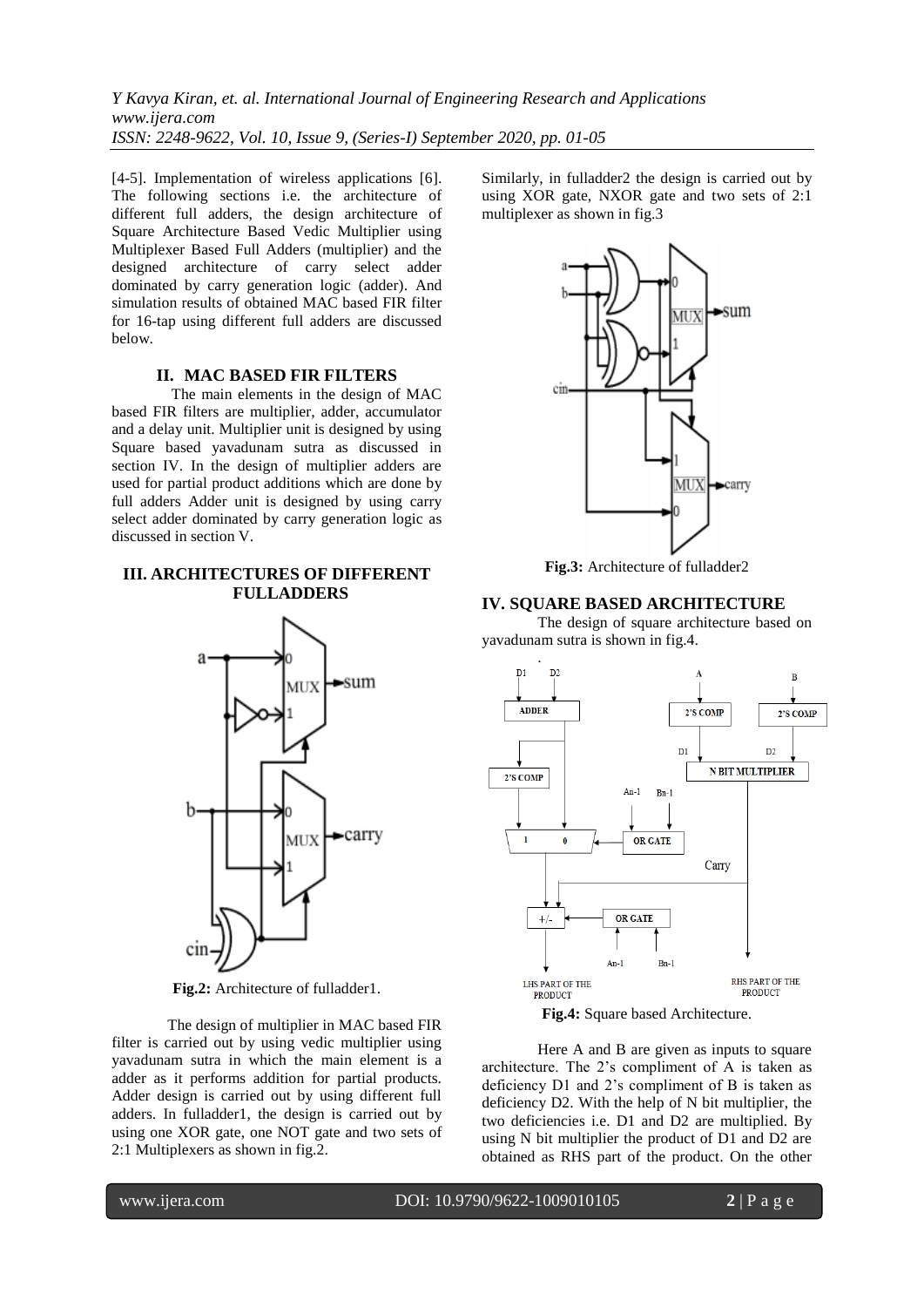D1 and D2 are added and the obtained result will perform 2's compliment and it is taken as '1' on one hand and direct obtained output is taken as '0' in another hand after performing OR operation. The carry obtained by the RHS is added and the sign varies with the input. Based on input LHS part of the product will be obtained

## **V. DESIGN OF CARRY SELECT ADDER**

The designed architecture mainly focuses on achieving lower area circuit and reducing the delay and power consumption.

The architecture consists of three blocks, they are: Primary carry Unit, Wave carry Unit, Final Selection Unit as shown in fig.5.



**Fig.5**: CSLA dominated by carry generation logic.

Block-1: The PCU generates the primary carry with two inputs A and B and produces outputs CP0 and CP1 and the PCU consists of a NAND-gate and an OR-gate for each bit and does not require Cin as an input.

Block-2: The two WCU units work simultaneously assuming a carry input for 'Cin=0' and 'Cin=1,' and it is chosen at FSU by Cin. The PCU sends their outputs CP0 and CP1 to WCU0 and WCU1, respectively.WCU0 and WCU1 will output CW0 for Cin = 0' and CW1 for Cin = 1', which are vertical carry propagation, to FSU.

Block-3: The FSU calculates the final outputs Sum and Cout. Both PCU and WCU are different from FSU where FSU requires the initial input as Cin. The PCU and WCU provide input variables to the FSU. With the help of three NAND-gates and one XNORgate a bit slice of FSU is designed. The FSU also has a constant delay regardless of the size of the bitwidth since a bit's lice logic directly produces the final output. The power consumption and area efficiencies are more effective in CSLA dominated by carry generation logic when compared to other adders.

### **VI. SIMULATION RESULTS**

The RTL schematics diagram of MAC based FIR filter for 16-tap as shown in fig.6 and fig.7.



**Fig.6:** RTL Schematic diagram for MAC based FIR filter for 16-tap using fulladder1.



**Fig.7:** RTL Schematic diagram for MAC based FIR filter for 16-tap using fulladder2.

The simulation results of MAC based FIR filter for 16-tap using fulladder1 and fulladder2 are shown in fig.8 and fig.9.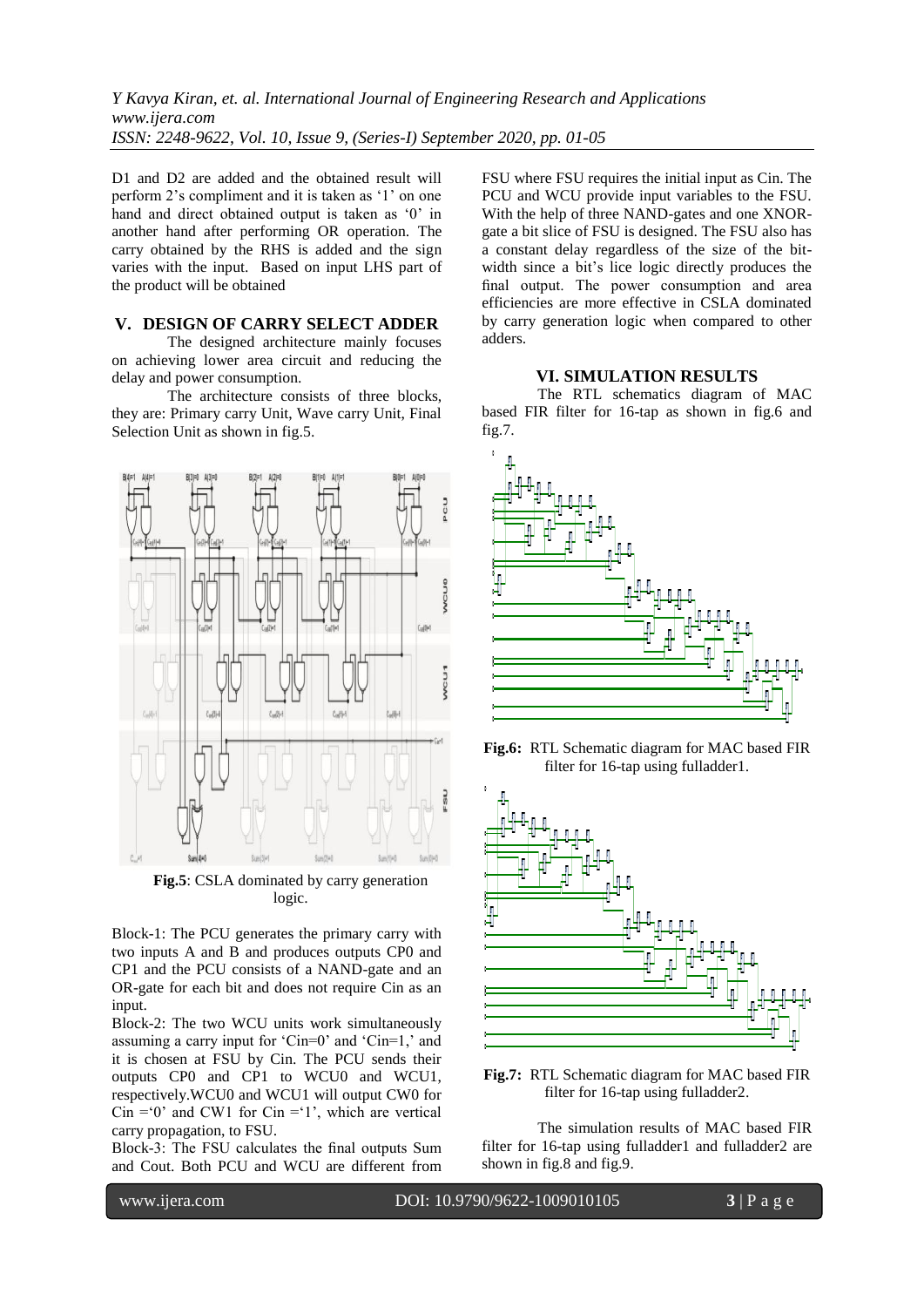

**Fig.8:** Simulation results for MAC based FIR filter for 16-tap using fulladder1.



**Fig.9:** Simulation results for MAC based FIR filter for 16-tap using fulladder2.

After completion of synthesis and implementation, the total LUT's and power consumption are obtained for MAC based FIR filter for 16-tap using fulladder1 and fulladder2 are shown in fig.10 and fig.11.

|         | Total Power   Failed Routes   LUT |      |
|---------|-----------------------------------|------|
|         |                                   | 1587 |
| 150.159 | O.                                | 1576 |

**Fig.10:** LUT's and power for MAC based FIR filter for 16-tap using fulladder1.

|         | <b>Total Power</b> Failed Routes | <b>LUT</b> |
|---------|----------------------------------|------------|
|         |                                  | 1434       |
| 148.076 | $\Omega$                         | 1423       |

**Fig.11:** LUT's and power for MAC based FIR filter for 16-tap using fulladder2.

Lastly the Combinational Delay is obtained for MAC based FIR filter for 16-tap using fulladder1 and fulladder2 are shown in fig.12 and fig.13.

| General Information | Name                                  |   |                         | Slack $\wedge$ <sup>1</sup> Levels High Fanout From To |                |      |        | Total Delay Logic Delay |        |      |      | NetDelay Logic% Net% Requirement |
|---------------------|---------------------------------------|---|-------------------------|--------------------------------------------------------|----------------|------|--------|-------------------------|--------|------|------|----------------------------------|
| Setinos             | $\vee$ $\Box$ Unconstrained Paths (1) |   |                         |                                                        |                |      |        |                         |        |      |      |                                  |
| Timing Checks (20)  | $\vee \equiv$ (none) (10)             |   |                         |                                                        |                |      |        |                         |        |      |      |                                  |
| Setup (10)          | <sup>1</sup> + Path 11                | w | 30                      |                                                        | 14 h142        | y28  | 34,600 | 8.950                   | 25.651 | 25.9 | 741  | ø                                |
| Hold (10)           | <sup>1</sup> + Path 12                | œ | 30                      | 14                                                     | h142           | 哵    | 34,532 | 9.095                   | 25.436 | 26.3 | 73.7 | œ                                |
|                     | <sup>1</sup> + Path 13                | œ | 30                      | 14                                                     | h142           | 焵    | 34.419 | 9.226                   | 25.193 | 26.8 | 732  | ω                                |
|                     | <sup>1</sup> + Path 14                | œ | 30                      |                                                        | 14 h14/2 y(30) |      | 34,061 | 9.084                   | 24,978 | 26.7 | 733  | ø                                |
|                     | <sup>1</sup> + Path 15                | w | $\overline{\mathbf{r}}$ | 14                                                     |                |      | 34,016 | 9,378                   | 24,638 | 27.6 | 724  | $\omega$                         |
|                     | <sup>1</sup> + Path 16                | w | $\overline{\mathbf{z}}$ | 14                                                     | 1142           | уî2Д | 33,987 | 9.091                   | 24,895 | 26.7 | 733  | $\omega$                         |
|                     | <sup>1</sup> + Path 17                | œ | $\overline{\mathbf{z}}$ | 14                                                     | h142           | 烟    | 33.880 | 8.995                   | 24.885 | 26.5 | 73.5 | œ                                |
|                     | <sup>1</sup> + Path 18                | œ | $\overline{29}$         |                                                        | 14 h14(2)      | уŽЛ  | 33.779 | 8.767                   | 25,012 | 26.0 | 74.0 | œ                                |
|                     | <sup>1</sup> + Path 19                | œ | $\eta$                  |                                                        | 14 h14/2       | 21   | 33.474 | 9226                    | 24,247 | 27.6 | 724  | $\omega$                         |
|                     | <sup>1</sup> + Path 20                | w | 26                      |                                                        | 14 h14/2 y19   |      | 33,323 | 9.195                   | 24.128 | 27.6 | 724  | $\omega$                         |

**Fig.12:** Delay for MAC based FIR filter for 16-tap using fulladder1.

| General Information | Name                   | Slack A <sup>1</sup>                  | Levels | High Fancut From To |                |       |        | Total Delay Logic Delay Net Delay Logic % |        |      | Nd%  | Requirement |
|---------------------|------------------------|---------------------------------------|--------|---------------------|----------------|-------|--------|-------------------------------------------|--------|------|------|-------------|
| Settings            |                        | $\vee$ $\Box$ Unconstrained Paths (1) |        |                     |                |       |        |                                           |        |      |      |             |
| Timing Checks (20)  | $\vee$ = (none) (10)   |                                       |        |                     |                |       |        |                                           |        |      |      |             |
| Setup (10)          | <sup>1</sup> Path 11   | ø                                     | 29     |                     | $37 - 12$      | 129   | 33.745 | 9.055                                     | 24,690 | 26.8 | 732  | $\infty$    |
| Hold (10)           | <sup>1</sup> + Path 12 | œ                                     | 29     | 37                  | $\sqrt{2}$     | [28]  | 33.692 | 8.911                                     | 24.781 | 264  | 73.6 | œ           |
|                     | <sup>1</sup> + Path 13 | œ                                     | 29     | 37                  | $\sqrt{2}$     | 1611  | 33.593 | 8.930                                     | 24,663 | 26.6 | 73.4 | œ           |
|                     | <sup>1</sup> + Path 14 | œ                                     | 27     | 37                  | $\sqrt{2}$     | [21]  | 33.215 | 8.849                                     | 24,365 | 266  | 73.4 | ø           |
|                     | <sup>1</sup> Path 15   | œ                                     | 29     | 37                  | 12             | [30]  | 32.945 | 8.790                                     | 24.155 | 26.7 | 733  | ø           |
|                     | <sup>1</sup> + Path 16 | œ                                     | 27     | 37                  | 12             | 123   | 32.927 | 8.608                                     | 24,319 | 26.1 | 73.9 | $\omega$    |
|                     | <sup>1</sup> + Path 17 | œ                                     | 27     | 37                  | X <sub>2</sub> | y[20] | 32.910 | 8.617                                     | 24293  | 262  | 73.8 | œ           |
|                     | <sup>1</sup> Path 18   | œ                                     | 28     | 37                  | X <sub>2</sub> | 27    | 32.808 | 8.731                                     | 24,077 | 266  | 73.4 | ø           |
|                     | <sup>1</sup> + Path 19 | ø                                     | 27     | 37                  | <b>V</b>       | [22]  | 32.744 | 8.715                                     | 24,029 | 26.6 | 73.4 | ø           |
|                     | <sup>1</sup> + Path 20 | œ                                     | 26     | 37                  | $\sqrt{2}$     | y[19] | 32301  | 8.689                                     | 23,612 | 26.9 | 731  | $\omega$    |

**Fig.13:** Delay for MAC based FIR filter for 16-tap using fulladder2.